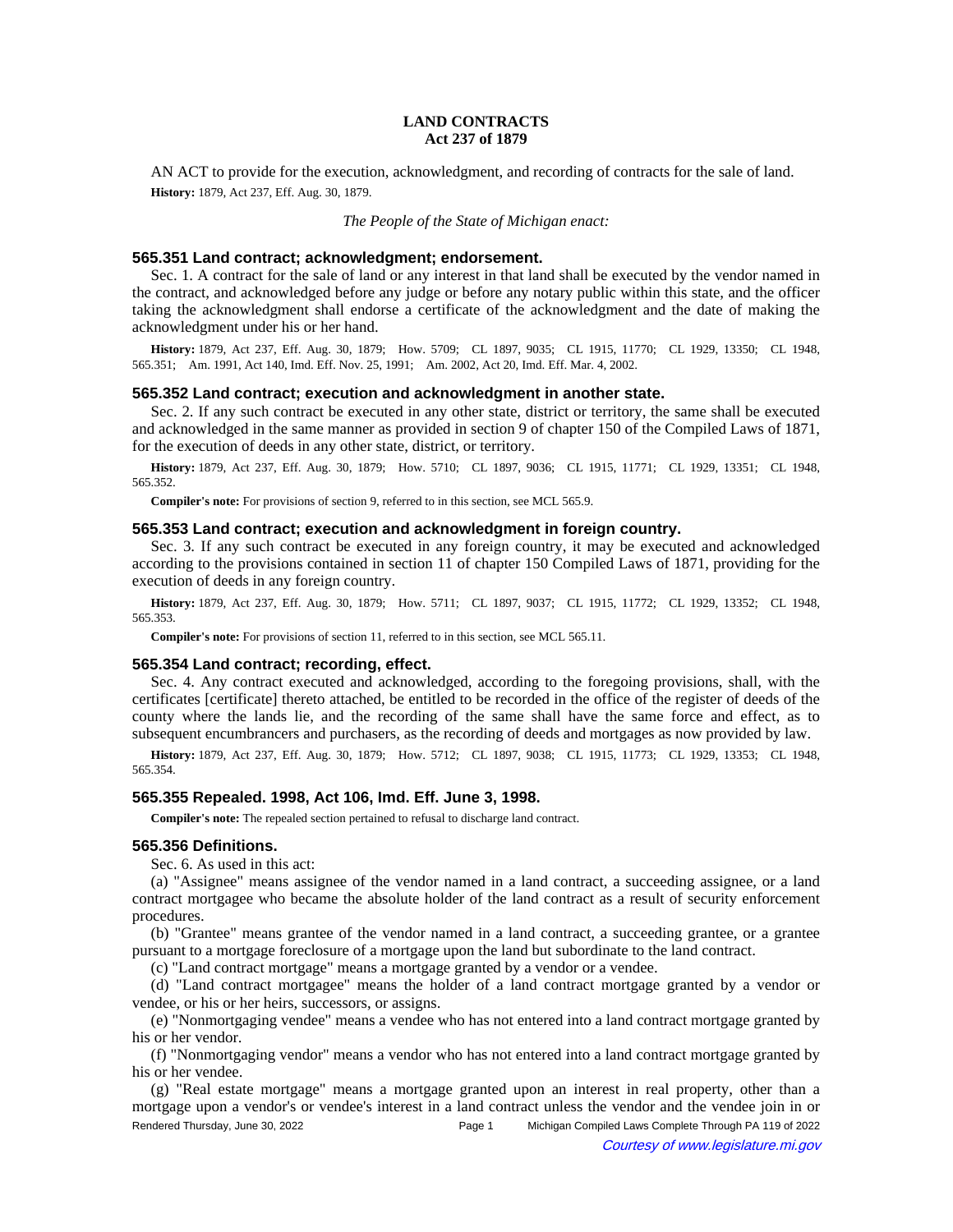subject their respective interests to a single mortgage. A land contract mortgage is not a real estate mortgage.

(h) "Third parties" means persons or entities other than the vendor, vendee, nonmortgaging vendor, nonmortgaging vendee, assignee, grantee, or land contract mortgagee, who have or claim an interest in or encumbrance upon real property or a vendor's or vendee's interest which is subject to a land contract mortgage.

(i) "Vendee" means the vendee named in the land contract and the vendee's heirs, successors, or assigns.

(j) "Vendor" means the vendor named in the land contract and the vendor's heirs, successors, or assigns.

History: Add. 1998, Act 106, Imd. Eff. June 3, 1998;—Am. 2002, Act 147, Imd. Eff. Apr. 2, 2002.

# **565.357 Land contract mortgage as security to debt or obligation; rights and interests of vendor or vendee; encumbrance; applicability of act to real estate mortgage; act additional to existing rights and remedies.**

Sec. 7. (1) A vendor or a vendee under a land contract may grant a land contract mortgage to secure any debt or obligation that may be secured by a real estate mortgage. This subsection does not alter the effect of any contractual provisions which prohibit or result in a default upon the mortgage, sale, assignment, or further encumbrance of a vendor's or vendee's interest in a land contract which would otherwise be enforceable.

(2) For the purposes of sections 6 to 11, the respective interests of a vendor or a vendee subject to a land contract mortgage includes all of the respective rights of a vendor or vendee including, without limitation, the vendor's rights to payments and the vendee's rights to conveyance. For the purposes of sections 6 to 11, the interests of vendors and vendees subject to a land contract mortgage are real property interests.

(3) Unless otherwise provided by the parties, a land contract mortgage encumbers all of the vendor's or vendee's interests that are mortgaged, whether real, personal, or mixed, in the same manner and to the same extent as a real estate mortgage.

(4) This act does not apply to real estate mortgages unless the parties otherwise agree.

(5) This act is in addition to existing rights and remedies at law with respect to the financing and encumbering of the vendor's and vendee's interests in land contracts.

**History:** Add. 1998, Act 106, Imd. Eff. June 3, 1998.

## **565.358 Land contract mortgage; document; form; execution, acknowledgement, and recording; identification of encumbered interest; perfection of mortgage; priority.**

Sec. 8. (1) Any document that would be sufficient to constitute a real estate mortgage upon an interest in real property shall constitute a land contract mortgage upon the vendor's or vendee's interest.

(2) A land contract mortgage shall be in a form and shall be executed, acknowledged, and recorded in the same manner as provided for real estate mortgages.

(3) A land contract mortgage need not specifically identify the interest encumbered as a vendor's or vendee's interest.

(4) A land contract mortgage that is recorded in the manner provided for real estate mortgages is perfected for all purposes, without filing, under the uniform commercial code, 1962 PA 172, MCL 440.1101 to 440.11102, any notice to the nonmortgaging vendor or the nonmortgaging vendee or the taking of possession of the original land contract document or otherwise. A land contract mortgage perfected in accordance with this section takes priority as a matter of law over all other mortgages, liens, security, or other interests in such vendor's or vendee's interests except those as to which a real estate mortgage would be subordinate.

**History:** Add. 1998, Act 106, Imd. Eff. June 3, 1998.

### **565.359 Land contract mortgage; enforcement; foreclosure; additional remedies.**

Sec. 9. (1) A land contract mortgage may be enforced in accordance with any existing procedure for the enforcement of a real estate mortgage, including, without limitation, foreclosure by advertisement and judicial foreclosure. Upon completion of a foreclosure by advertisement or judicial foreclosure of a land contract mortgage and the expiration of the applicable redemption period, the successful bidder at foreclosure shall succeed to all of the mortgaged interests of the respective foreclosed vendor or vendee.

(2) Other rights and remedies that may be available to a real estate mortgagee, including, without limitation, future advance mortgages, assignments of rents, or receiverships may, in a proper case, be applied in favor of a land contract mortgagee.

(3) All remedies that existed before the effective date of sections 6 to 11 shall continue to apply. However, a land contract mortgage made pursuant to this act may, at the option of the land contract mortgagee, also be enforced as provided in this act.

**History:** Add. 1998, Act 106, Imd. Eff. June 3, 1998.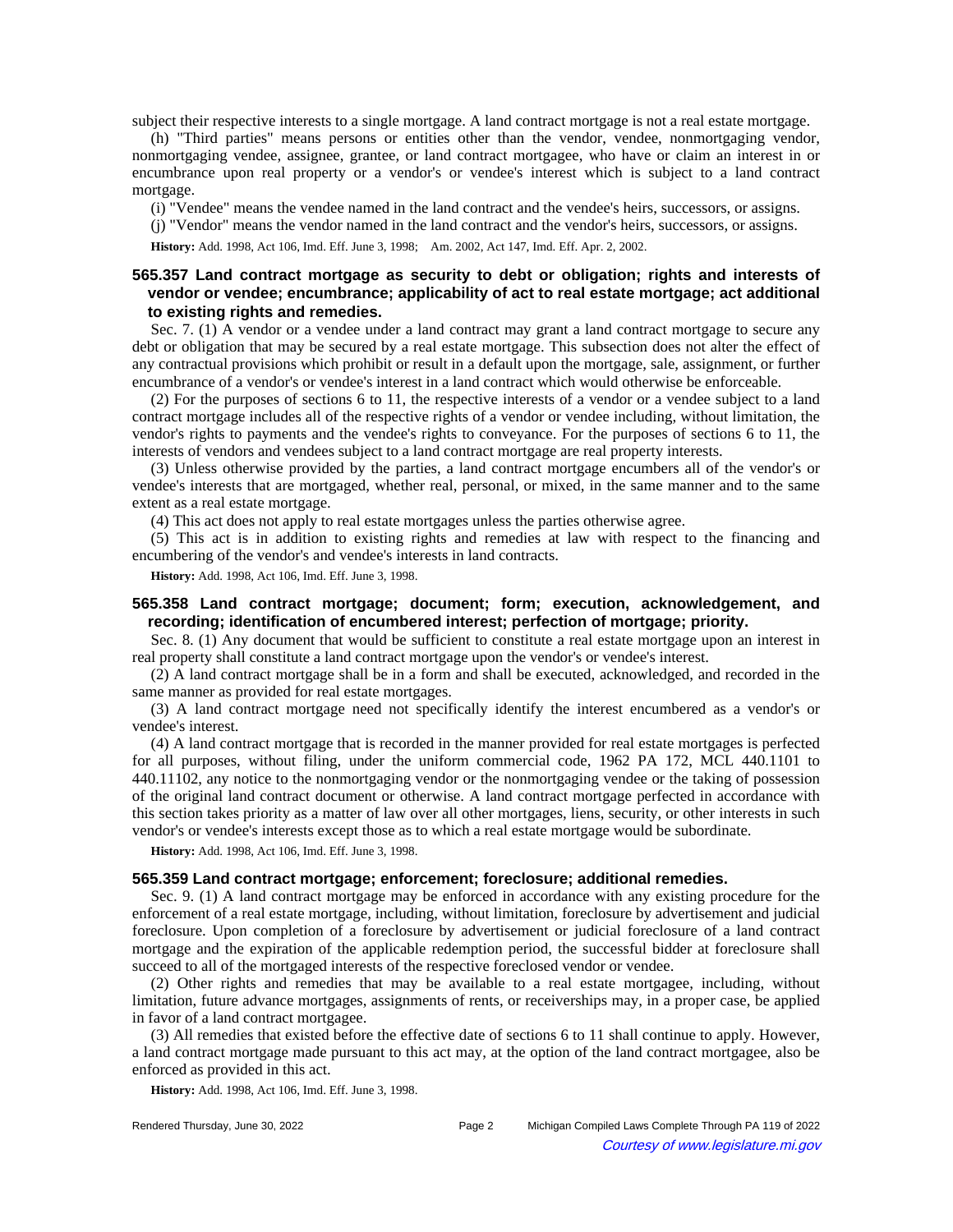# **565.360 Nonmortgaging vendor or vendee; rights or remedies affected; duties; payments; conditions; duties of third party.**

Sec. 10. (1) A land contract mortgage shall not, absent voluntary subordination as provided by law, encumber or otherwise affect the rights or remedies of the nonmortgaging vendor or the nonmortgaging vendee except as otherwise provided in subsection (2) or (3).

(2) If the vendee's interest is encumbered by a recorded land contract mortgage, the nonmortgaging vendor shall do all of the following:

(a) Provide the same notices with respect to the remedies of forfeiture and foreclosure to the land contract mortgagee as are required to be provided to the vendee.

(b) Name the land contract mortgagee as a party in interest in any legal proceeding, the effect of which would be to terminate the vendee's interest, and thus the land contract mortgagee's lien.

(c) Accept from the land contract mortgagee any cure of any default that the nonmortgaging vendor would be obligated to accept from the vendee.

(3) A nonmortgaging vendee, when the vendor's interest has been subjected to a land contract mortgage, shall continue to make payments in accordance with the land contract's terms to the vendor or assignee until any of the following occur:

(a) Notice to the vendee of the completion of foreclosure and the expiration, without redemption, of the applicable redemption period with respect to the land contract mortgage, after which all payments shall be made to the successful bidder at the foreclosure, or the successful bidder's heirs, successors, and assigns. However, if the vendee has actual notice of the foreclosure sale, installment payments shall be made during the redemption period as provided in section 6058 of the revised judicature act of 1961, 1961 PA 236, MCL 600.6058.

(b) If the land contract mortgage contains a collateral assignment of the payments of the vendee under the land contract, delivery to the vendee of a notice of default signed under oath by the land contract mortgagee asserting that a default exists under the land contract mortgage together with a copy of the recorded land contract mortgage containing the collateral assignment and a demand that all further payments under the land contract be made to the land contract mortgagee, after which all payments shall thereafter be made in accordance with that notice.

(4) A third party asserting a prior lien or interest to that of a land contract mortgagee whose land contract mortgage has been recorded shall do all of the following:

(a) Provide to the land contract mortgagee copies of all notices that must be provided to the vendor or vendee as a prerequisite to the assertion or enforcement of the third party rights or remedies, but only to the extent that those notices would be required to be provided if the vendor or vendee were the fee owner of the real property and the land contract mortgage were a mortgage upon the fee.

(b) Name the land contract mortgagee as a party in interest in any legal proceeding, the effect of which would be to terminate, assert, or enforce a prior lien or encumbrance upon the vendor's or vendee's interest that is subject to the land contract mortgage.

(c) Accept from the land contract mortgagee any payment, performance, or cure that the third party would be obligated to accept from the vendor or the vendee.

**History:** Add. 1998, Act 106, Imd. Eff. June 3, 1998.

# **565.361 Payment and performance of contract obligations; conveyance of land; discharge of land contract mortgage or release of security assignment; failure or refusal to make conveyance or discharge; penalties; enforcement; title as marketable; subordination to other real estate interest.**

Sec. 11. (1) When the vendee named in a land contract, or his or her heirs, successors, or assigns, has fully paid and performed the obligations under the contract that are a precondition to the sale and conveyance of the land, the vendor named in the contract shall make conveyance of the land to the vendee by a deed of conveyance as specified in the land contract, or, if the form of the deed is not specified in the land contract, by an appropriate deed. Until the vendor named in the contract has ceased in law to be bound by the provisions of the contract, the obligation to convey the land remains a continuing executory obligation on the part of the vendor.

(2) The vendor named in the land contract who has assigned his or her interest in the contract or sold or mortgaged the land subject to the contract, whether absolutely or as collateral security, shall remain fully obligated to deliver a deed of conveyance as provided in subsection (1). However, if the assignee assumed the conveyancing obligation of the vendor, the original vendor is only secondarily liable for that obligation.

(3) When the vendee named in a land contract, or his or her heirs, successors, or assigns, has fully paid and